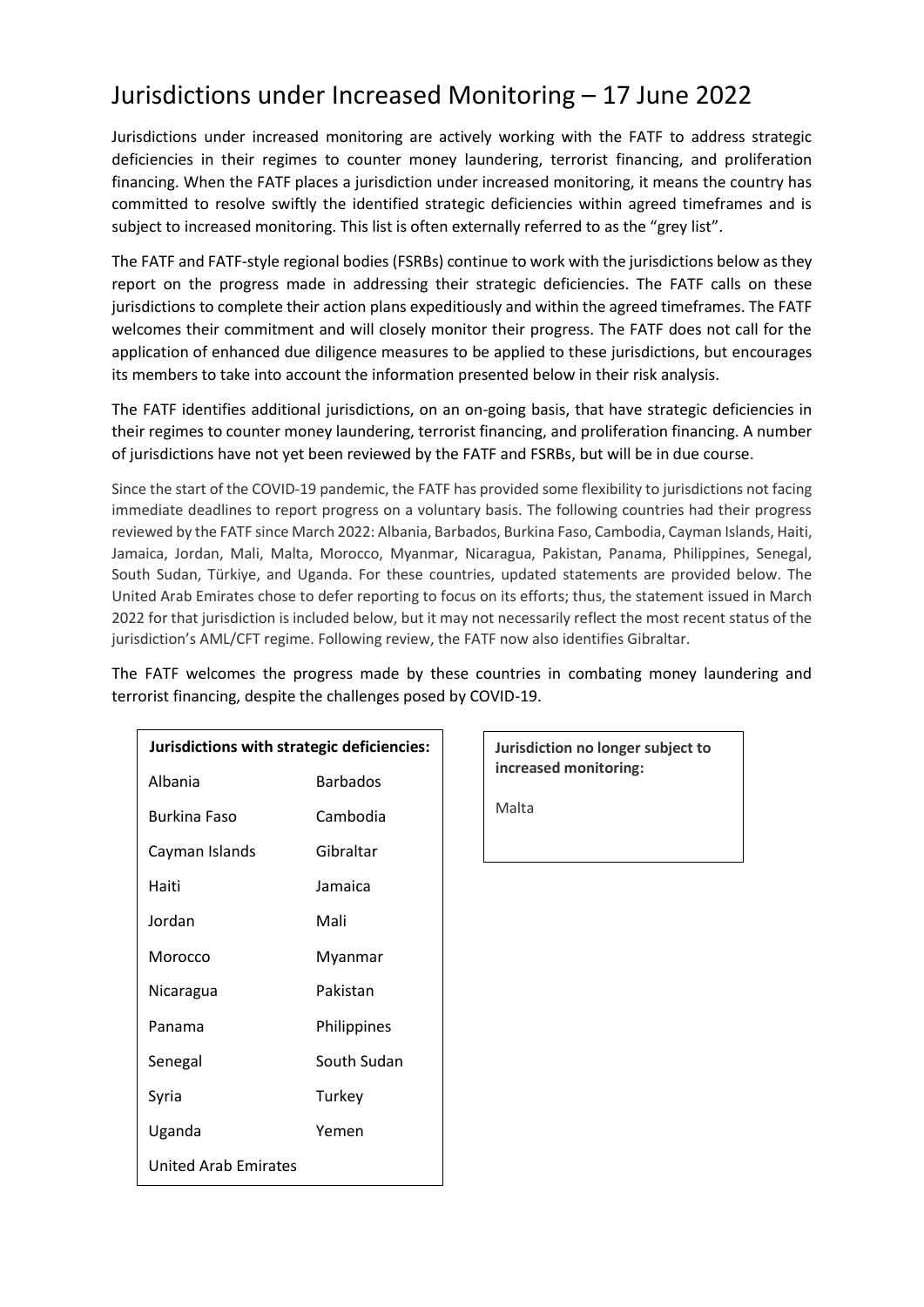**Albania** Since February 2020, when Albania made a high-level political commitment to work with the FATF and MONEYVAL to strengthen the effectiveness of its AML/CFT regime, Albania has taken steps towards improving its AML/CFT regime, including by enhancing the focus and efforts of law enforcement and prosecutorial authorities on applying the full range of seizure and confiscation measures, particularly in connection with assets linked to third-party money laundering by professionals and gatekeepers.

> Albania should continue to work on implementing its action plan to address its strategic deficiencies, including by: (1) ensuring an adequate legal framework for violations of company and NPO registration obligations and implementing proportionate and dissuasive sanctions; and (2) increasing the number of prosecutions for ML, especially in cases involving foreign predicate offences.

> The FATF urges Albania to continue to implement its action plan to address the above-mentioned strategic deficiencies as soon as possible as all deadlines have now expired.

**Barbados** Since February 2020, when Barbados made a high-level political commitment to work with the FATF and CFATF to strengthen the effectiveness of its AML/CFT regime, Barbados has taken steps towards improving its AML/CFT regime, including by establishing and resourcing a new compliance unit under its AML Authority responsible for DNFBP supervision; demonstrating that authorities have access to the BO information regarding legal arrangements; and reducing the backlog of criminal cases, including ML prosecutions.

> Barbados should continue to work on implementing its action plan to address its strategic deficiencies, including by: (1) taking appropriate measures to prevent legal persons and arrangements from being misused for criminal purposes, and ensuring that accurate and up-todate basic and beneficial ownership information is available on a timely basis; (2) ensuring its FIU's financial intelligence products further assist law enforcement authorities in investigating ML or TF; (3) demonstrating that ML investigations and prosecutions are in line with the country's risk profile and result in sanctions, when appropriate, and provide statistics or case studies demonstrating a reduction of any backlog of cases; (4) further pursuing confiscation in ML cases, including by seeking assistance from foreign counterparts.

> The FATF encourages Barbados to continue to implement its action plan to address the above-mentioned strategic deficiencies as soon as possible as all deadlines have now expired.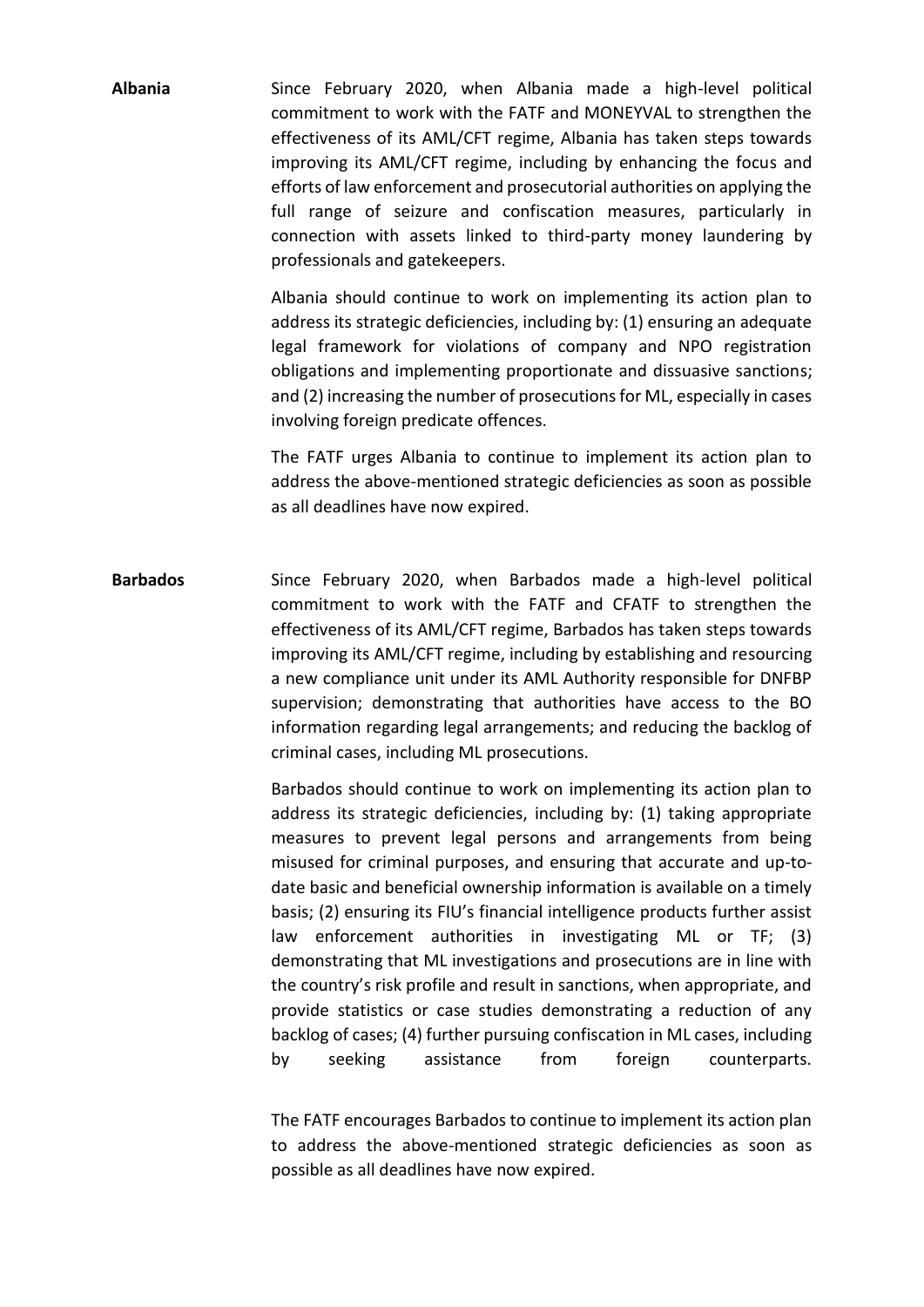**Burkina Faso** Since February 2021, when Burkina Faso made a high-level political commitment to work with the FATF and GIABA to strengthen the effectiveness of its AML/CFT regime, Burkina Faso has taken steps towards improving its AML/CFT regime, including by conducting targeted financial sanctions (TFS) awareness-raising programmes for competent authorities and reporting entities.

> Burkina Faso should continue to work on implementing its action plan to address its strategic deficiencies,including by: (1) updating its understanding of ML/TF risks, including through the revision of the national risk assessment in line with the sectoral priorities identified in its national strategy; (2) seeking mutual legal assistance (MLA) and other forms of international cooperation in line with its risk profile; (3) strengthening of resource capacities of all AML/CFT supervisory authorities and implementing risk based supervision of FIs and DNFBPs; (4) maintaining comprehensive and updated basic and beneficial ownership information and strengthening the system of sanctions for violations of transparency obligations; (5) increasing the diversity of STR reporting; (6) enhancing the FIU's human resources through additional , hiring, training and budget; (7) conduct training for LEAs, prosecutors and other relevant authorities; (8) demonstrating that authorities are pursuing confiscation as a policy objective; (9) enhancing capacity and support for LEAs and prosecutorial authorities involved in combatting TF, in line with the TF National Strategy; and (10) implementing an effective targeted financial sanctions regime related to terrorist financing and proliferation financing as well as risk-based monitoring and supervision of NPOs.

**Cambodia** Since February 2019, when Cambodia made a high-level political commitment to work with the FATF and APG to strengthen the effectiveness of its AML/CFT regime, Cambodia has taken steps towards improving its AML/CFT regime, including by improving the quality and quantity of FIU disseminations, demonstrating an increase in ML investigations in line with risk and providing training to strengthen the skills of competent authorities to implement TFS for PF. Cambodia should continue to take action to fully address the one remaining item in its action plan as all timelines have already expired, specifically by: demonstrating an increase in the freezing and confiscation of criminal proceeds, instrumentalities, and property of equivalent value.

> The FATF again expresses significant concern that Cambodia failed to complete its action plan, which fully expired in January 2021. The FATF strongly urges Cambodia to swiftly complete its action plan by October 2022 or the FATF will consider calling on its members and urging all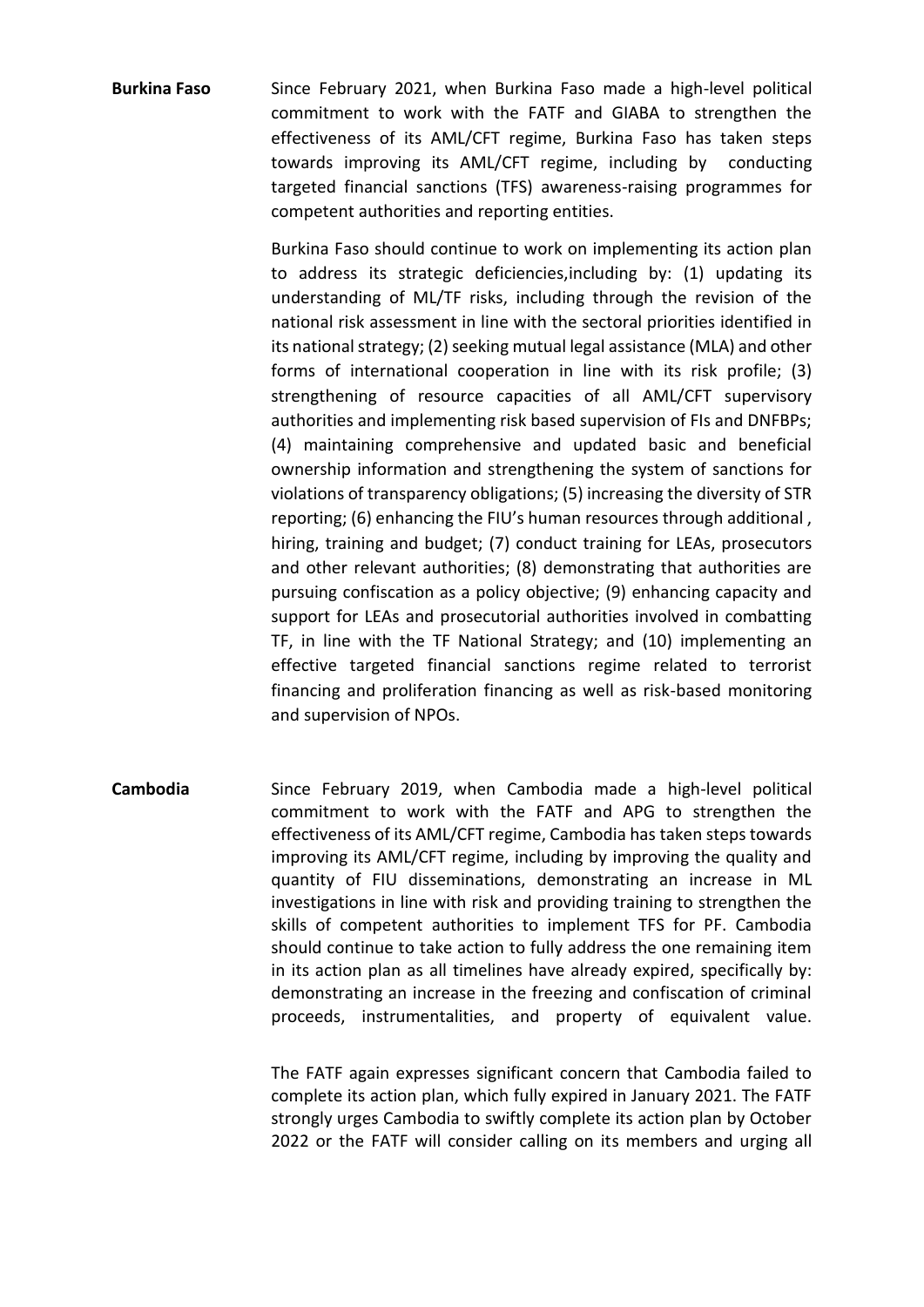jurisdictions to apply enhanced due diligence to business relations and transactions with Cambodia.

**The Cayman Islands** In February 2021, the Cayman Islands made a high-level political commitment to work with the FATF and CFATF to strengthen the effectiveness of its AML/CFT regime. The Cayman Islands should continue to work on implementing its action plan to address its strategic deficiencies, including by: (1) imposing adequate and effective sanctions in cases where relevant parties (including legal persons) do not file accurate, adequate and up-to-date beneficial ownership information in line with those requirements; and (2) demonstrating that they are prosecuting all types of money laundering cases in line with the jurisdiction's risk profile and that such prosecutions are resulting in the application of dissuasive, effective, and proportionate sanctions.

> The FATF encourages the Cayman Islands to continue to implement its action plan to address the above-mentioned strategic deficiencies as soon as possible as all deadlines have now expired.

**Haiti** In June 2021, Haiti made a high-level political commitment to work with the FATF and CFATF to strengthen the effectiveness of its AML/CFT regime. Haiti will work to implement its action plan, including by: (1) completing its ML/TF risk assessment process and disseminating the findings; (2) facilitating information sharing with relevant foreign counterparts; (3) addressing the technical deficiencies in its legal and regulatory framework that impede the implementation of AML/CFT preventive measures and implementing risk-based AML/CFT supervision for all financial institutions and DNFBPs deemed to constitute a higher ML/TF risk; (4) ensuring basic and beneficial ownership information are maintained and accessible in a timely manner; (5) ensuring a better use of financial intelligence and other relevant information by competent authorities for combatting ML and TF; (6) addressing the technical deficiencies in its ML offence and demonstrating authorities are identifying, investigating and prosecuting ML cases in a manner consistent with Haiti's risk profile; (7) demonstrating an increase of identification, tracing and recovery of proceeds of crime; (8) addressing the technical deficiencies in its TF offence and targeted financial sanctions regime; and (9) conducting appropriate risk-based monitoring of NPOs vulnerable to TF abuse without disrupting or discouraging legitimate NPO activities.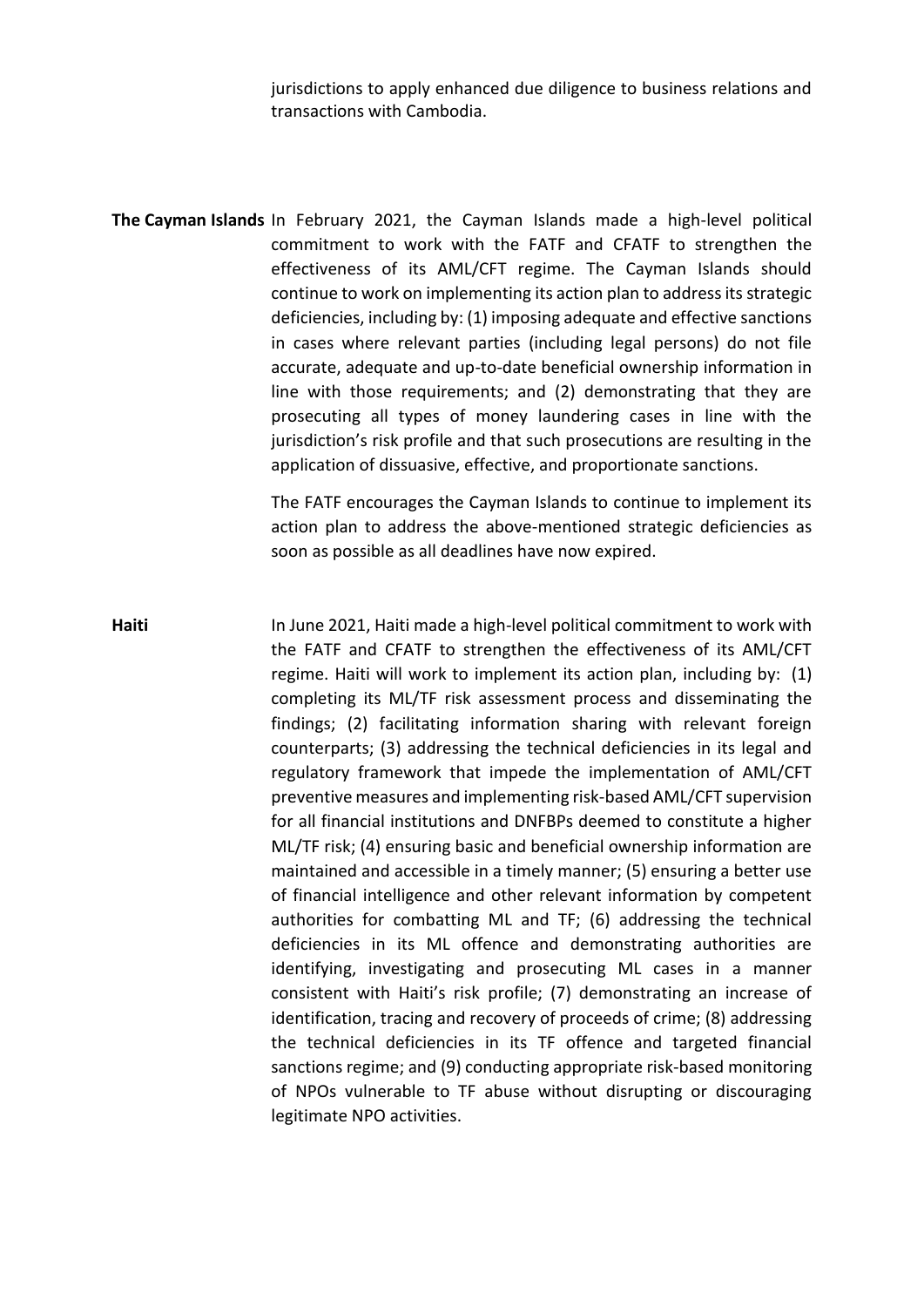**Jamaica** Since February 2020, when Jamaica made a high-level political commitment to work with the FATF and CFATF to strengthen the effectiveness of its AML/CFT regime, Jamaica has taken steps towards improving its AML/CFT regime, including by increasing investigative resources; training prosecutorial and law enforcement authorities; and improving the domestic coordination between these authorities. Jamaica should continue to work on implementing its action plan to address its strategic deficiencies, including by:

> (1) including all FIs and DNFBPs in the AML/CFT regime and ensuring adequate, risk-based supervision in all sectors; (2) taking appropriate measures to prevent legal persons and arrangements from being misused for criminal purposes, and ensuring that accurate and up-todate basic and beneficial ownership information is available on a timely basis to competent authorities; and (3) implementing a risk-based approach for supervision of the NPO sector to prevent abuse for TF purposes.

> The FATF urges Jamaica to continue to implement its action plan to address the above-mentioned strategic deficiencies as soon as possible as all deadlines have now expired.

**Jordan** Since October 2021, when Jordan made a high-level political commitment to work with the FATF and MENAFATF to strengthen the effectiveness of its AML/CFT regime, including by rectifying its legal framework for TF TFS and demonstrating an effective process by the national committee and supervisory authorities to implement TFS without delay.

> Jordan should continue to work on implementing its action plan to address its strategic deficiencies, including by: (1) disseminating the risk assessments of NPOs, and completing and disseminating the ML/TF risk assessments of legal persons and virtual assets; (2) improving risk based supervision and applying effective, proportionate, and dissuasive sanctions for noncompliance; (3) conducting training and awareness raising programmes for DNFBPs on their AML/CFT obligations, particularly with regard to filing and submitting STRs; (4) maintaining comprehensive and updated basic and beneficial ownership information on legal persons and legal arrangements; (5) pursuing money laundering investigations and prosecutions, including through parallel financial investigations, for predicate offences in line with the risk identified in the NRA; (6) creating a legal obligation for confiscating instrumentalities used or intended to be used in ML crimes; (7) monitoring and effectively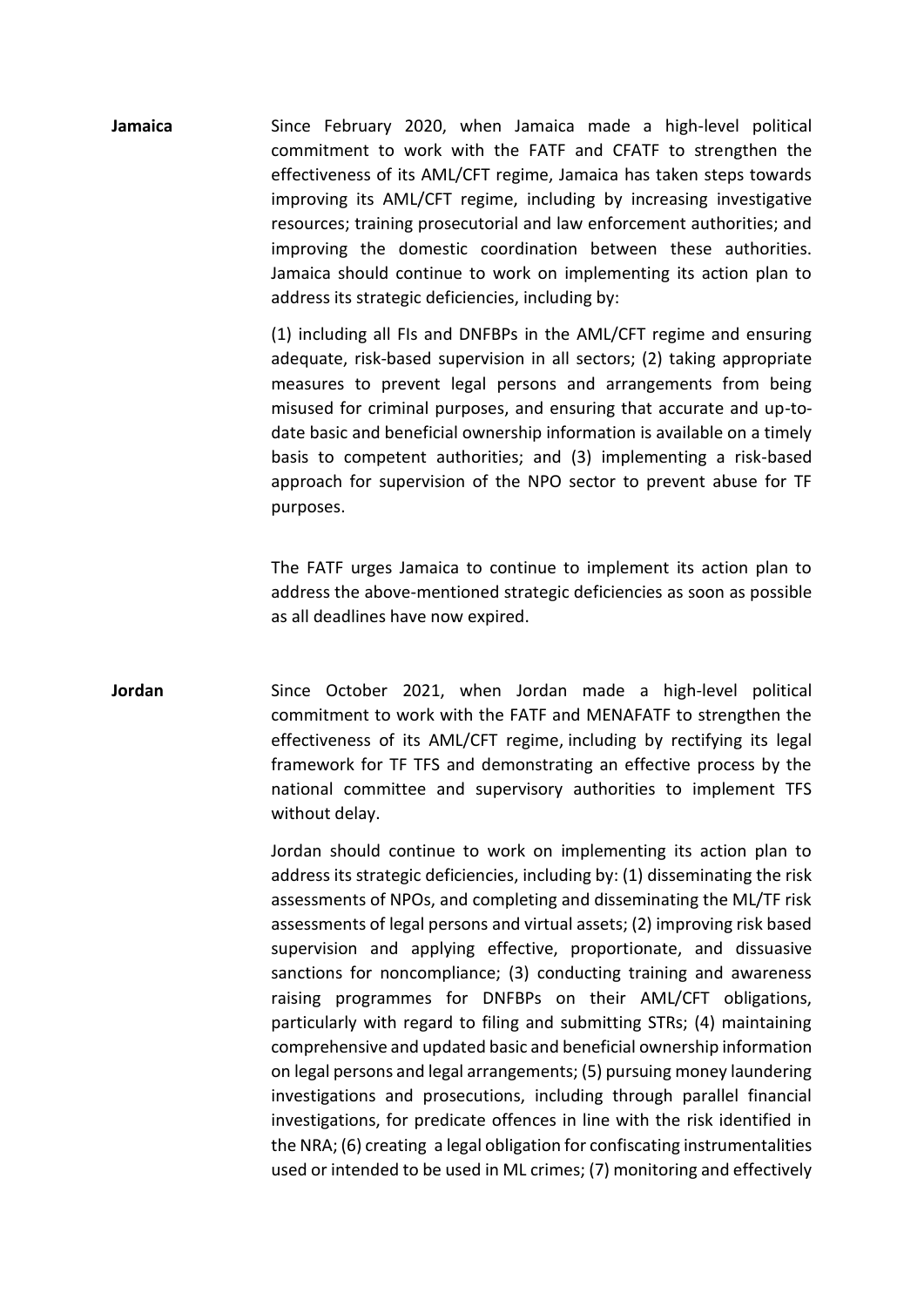supervising the compliance of FIs and DNFBPs with TFS obligations; and (8) developing and implementing a risk-based approach for supervision of the NPO sector to prevent abuse for TF purposes.

**Mali** In October 2021, Mali made a high-level political commitment to work with the FATF and GIABA to strengthen the effectiveness of its AML/CFT regime. Mali should continue to work on implementing its action plan to address its strategic deficiencies, including by: (1) disseminating the results of the NRA to all relevant stakeholders including by conducting awareness raising activities for the highest risk sectors; (2) developing and starting to implement a risk based approach for the AML/CFT supervision of all FIs and higher risk DNFBPs and demonstrating effective, proportionate and dissuasive sanctions for noncompliance; (3) conducting a comprehensive assessment of ML/TF risks associated with all types of legal persons; (4) increasing the capacity of the FIU and the LEAs and enhancing their cooperation on the use of financial intelligence; (5) ensuring relevant competent authorities are involved in investigation and prosecution of ML; (6) strengthening the capacities of relevant authorities responsible for investigation and prosecution of TF cases; (7) establishing a legal framework and procedures to implement TFS related to TF and PF; and (8) implementing a risk-based approach for supervision of the NPO sector to prevent abuse for TF purposes.

**Gibraltar** In June 2022, Gibraltar made a high-level political commitment to work with the FATF and MONEYVAL to strengthen the effectiveness of its AML/CFT regime. Since the adoption of its MER in December 2019, Gibraltar has made progress on a significant number of its MER's recommended actions, such as completing a new national risk assessment, addressing the technical deficiencies in relation to BOrelated record keeping, introducing transparency requirements for nominee shareholders and directors, strengthening the financial intelligence unit, and refining its ML investigation policy in line with risks.

> Gibraltar should work on implementing its action plan, including by: (1) ensuring that supervisory authorities for non-bank financial institutions and DNFBPs use a range of effective, proportionate, and dissuasive sanctions for AML/CFT breaches; and (2) demonstrating that it is more actively and successfully pursuing final confiscation judgements, through criminal or civil proceedings based on financial investigations.Mali In October 2021, Mali made a high-level political commitment to work with the FATF and GIABA to strengthen the effectiveness of its AML/CFT regime. Mali should continue to work on implementing its action plan to address its strategic deficiencies, including by: (1) disseminating the results of the NRA to all relevant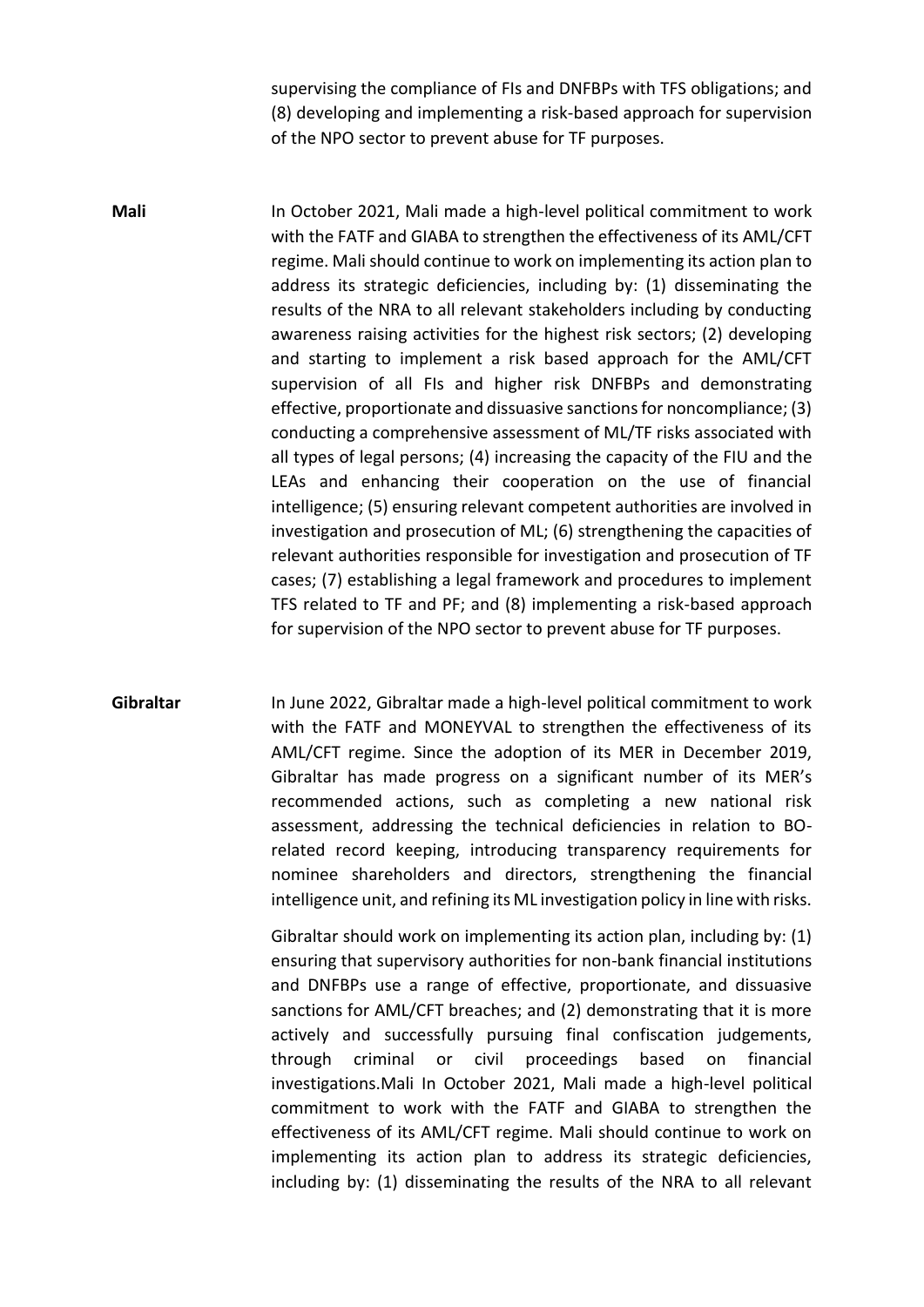stakeholders including by conducting awareness raising activities for the highest risk sectors; (2) developing and starting to implement a risk based approach for the AML/CFT supervision of all FIs and higher risk DNFBPs and demonstrating effective, proportionate and dissuasive sanctions for noncompliance; (3) conducting a comprehensive assessment of ML/TF risks associated with all types of legal persons; (4) increasing the capacity of the FIU and the LEAs and enhancing their cooperation on the use of financial intelligence; (5) ensuring relevant competent authorities are involved in investigation and prosecution of ML; (6) strengthening the capacities of relevant authorities responsible for investigation and prosecution of TF cases; (7) establishing a legal framework and procedures to implement TFS related to TF and PF; and (8) implementing a risk-based approach for supervision of the NPO sector to prevent abuse for TF purposes.

**Morocco** Since February 2021, Morocco made a high-level political commitment to work with the FATF and MENAFATF to strengthen the effectiveness of its AML/CFT regime, Morocco has taken steps towards improving its AML/CFT regime, including by licensing and monitoring the registration of DNFBPs and addressing technical deficiencies related to TFS.

> Morocco should continue to work to implement its action plan to address its strategic deficiencies, including by: (1) improving risk-based supervision and taking remedial actions and applying effective, proportionate and dissuasive sanctions for non-compliance; (2) undertake and share the results of the risk assessment on the misuse of all types of legal persons with the private sector and competent authorities; (3) increasing the diversity of suspicious transactions reporting; (4) establishing asset seizing and confiscation procedures; and (5) monitoring and effectively supervising the compliance of FIs and DNFBPs with targeted financial sanctions obligations.

**Myanmar** In February 2020, Myanmar made a high-level political commitment to work with the FATF and APG to strengthen the effectiveness of its AML/CFT regime and address any related technical deficiencies.

> Myanmar should work on implementing its action plan to address its strategic deficiencies, including by: (1) demonstrating an improved understanding of ML risks in key areas; (2) demonstrating that onsite/offsite inspections are risk-based, and hundi operators are registered and supervised; (3) demonstrating enhanced use of financial intelligence in LEA investigations, and increasing operational analysis and disseminations by the FIU; (4) ensuring that ML is investigated/prosecuted in line with risks; (5) demonstrating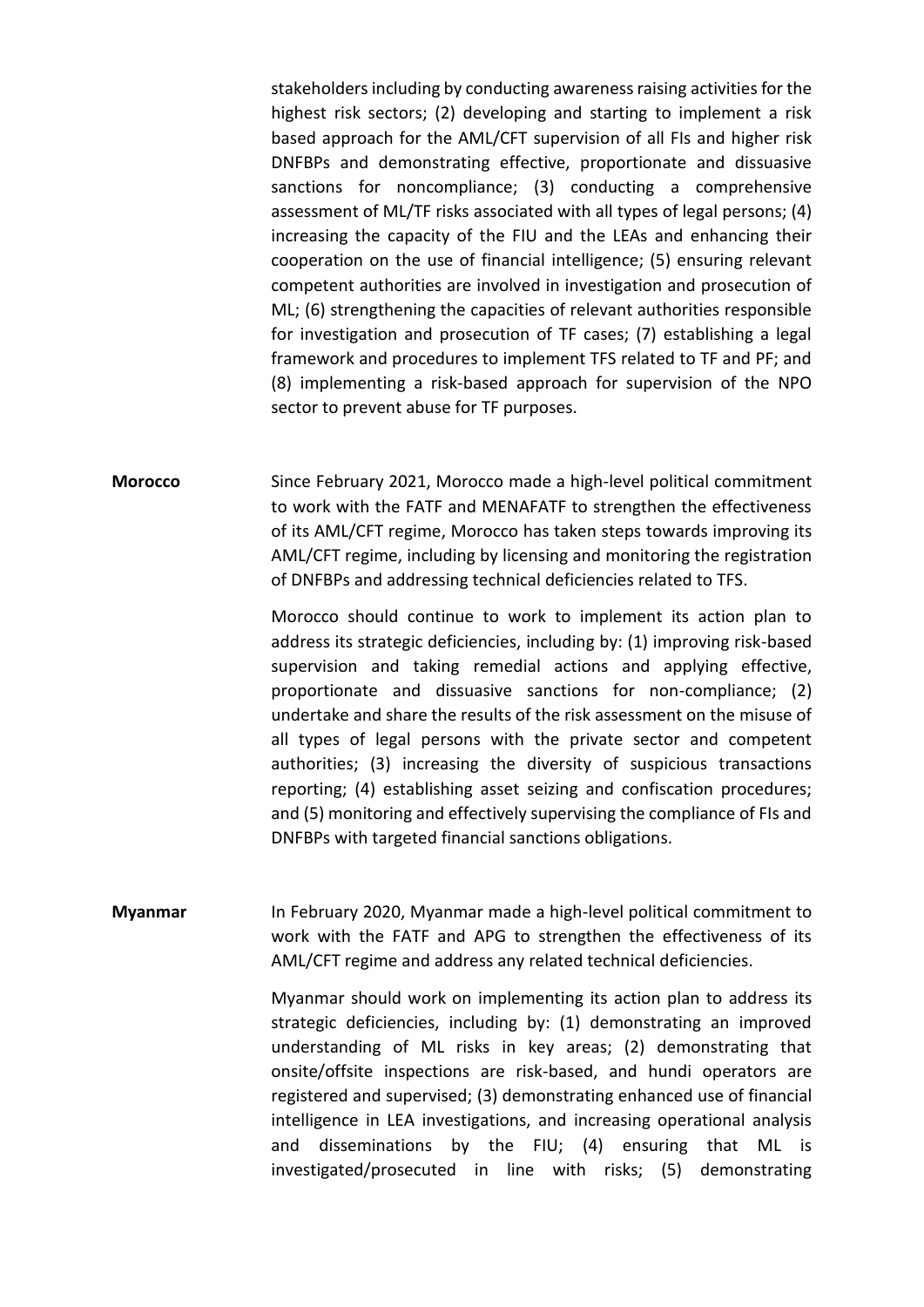investigation of transnational ML cases with international cooperation; (6) demonstrating an increase in the freezing/seizing and confiscation of criminal proceeds, instrumentalities, and/or property of equivalent value; (7) managing seized assets to preserve the value of seized goods until confiscation; and (8) demonstrating implementation of targeted financial sanctions related to PF.

The FATF again expresses significant concern with Myanmar's lack of progress with all deadlines having expired, and significant work remaining on the majority of its action plan including fundamental deficiencies that need to be addressed with respect to ML investigations, prosecutions and asset confiscation. The FATF again strongly urges Myanmar to swiftly complete its action plan by October 2022 or the FATF will consider calling on its members and urging all jurisdictions to apply enhanced due diligence to business relations and transactions with Myanmar.

- **Nicaragua** In February 2020, Nicaragua made a high-level political commitment to work with the FATF and GAFILAT to strengthen the effectiveness of its AML/CFT regime. Nicaragua has taken steps towards improving its AML/CFT regime specific to its FATF action plan, including by updating its national risk assessment on ML/TF and disseminating the outcomes of its ML/TF risk understanding to competent authorities and relevant private sector entities and putting in place mechanisms to ensure that beneficial ownership information of legal persons and arrangements is maintained and obtained in a timely manner. At its June 2022 Plenary, the FATF made the initial determination that Nicaragua has substantially completed its action plan and warrants an on-site visit to verify that the implementation of Nicaragua's AML/CFT reforms has begun and is being sustained, and that the necessary political commitment remains in place to sustain implementation and improvement in the future. The FATF will continue to monitor the COVID-19 situation and conduct an on-site visit at the earliest possible date.
- **Pakistan** Since June 2018, when Pakistan made a high-level political commitment to work with the FATF and APG to strengthen its AML/CFT regime and to address its strategic counter-terrorist financing-related deficiencies ,Pakistan's continued political commitment to combating both terrorist financing and money laundering has led to significant progress. In particular, Pakistan demonstrated that TF investigations and prosecutions target senior leaders and commanders of UN designated terrorist groups and that there is a positive upwards trend in the number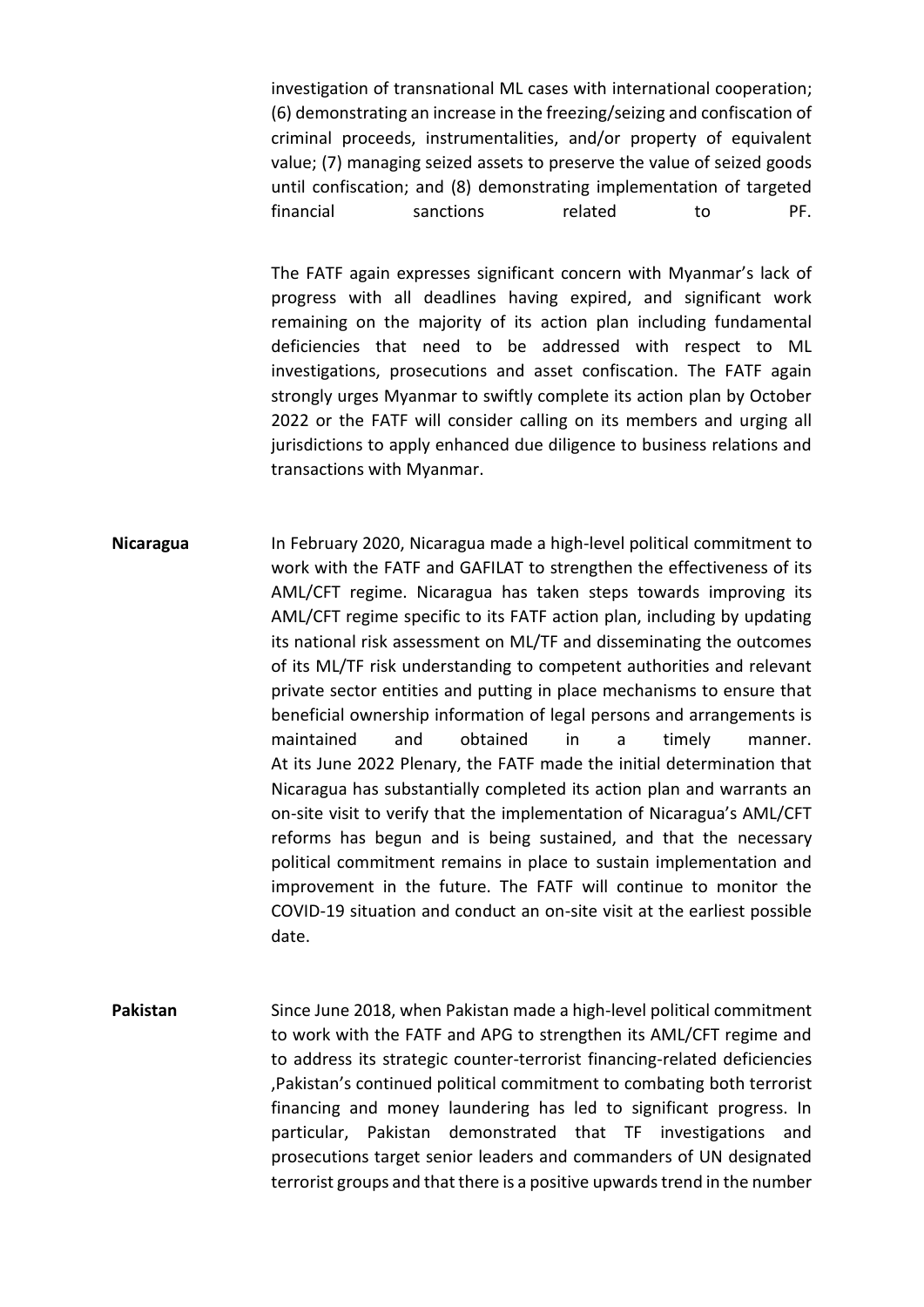of ML investigations and prosecutions being pursued in Pakistan, in line with Pakistan's risk profile. In addition, Pakistan also largely addressed its 2021 action plan ahead of the set times.

At its June 2022 Plenary, the FATF made the initial determination that Pakistan has substantially completed its two action plans, covering 34 items, and warrants an on-site visit to verify that the implementation of Pakistan's AML/CFT reforms has begun and is being sustained, and that the necessary political commitment remains in place to sustain implementation and improvement in the future. The FATF will continue to monitor the COVID-19 situation and conduct an on-site visit at the earliest possible date.

**Panama** Since June 2019, when Panama made a high-level political commitment to work with the FATF and GAFILAT to strengthen the effectiveness of its AML/CFT regime, Panama has taken steps towards improving its AML/CFT regime, including by improving the monitoring of the corporate sector, and focusing on ML investigations in relation to highrisk areas, particularly ML investigations involving foreign predicates and the seizing and confiscation of proceeds of crime. However, Panama should continue to take urgent action to fully address remaining measures in its action plan as all timelines have already expired in January 2021. Panama should therefore continue to work on implementing its action plan to address its strategic deficiencies, including by: (1) ensuring effective, proportionate, and dissuasive sanctions in response to AML/CFT violations; (2) ensuring adequate verification, of up-to-date beneficial ownership information by obliged entities and timely access by competent authorities, establishing effective mechanisms to monitor the activities of offshore entities, to consider the risks of misuse of legal persons and arrangements to define and implement specific measures to prevent the misuse of nominee shareholders and directors; and (3) demonstrating its ability to investigate and prosecute ML involving foreign tax crimes.

> The FATF again expresses significant concern that Panama failed to complete its action plan, which fully expired in January 2021. The FATF strongly urges Panama to swiftly complete its action plan by October 2022 or the FATF will consider calling on its members and urging all jurisdictions to apply enhanced due diligence to business relations and transactions with Panama

**Philippines** Since June 2021, when the Philippines made a high-level political commitment to work with the FATF and APG to strengthen the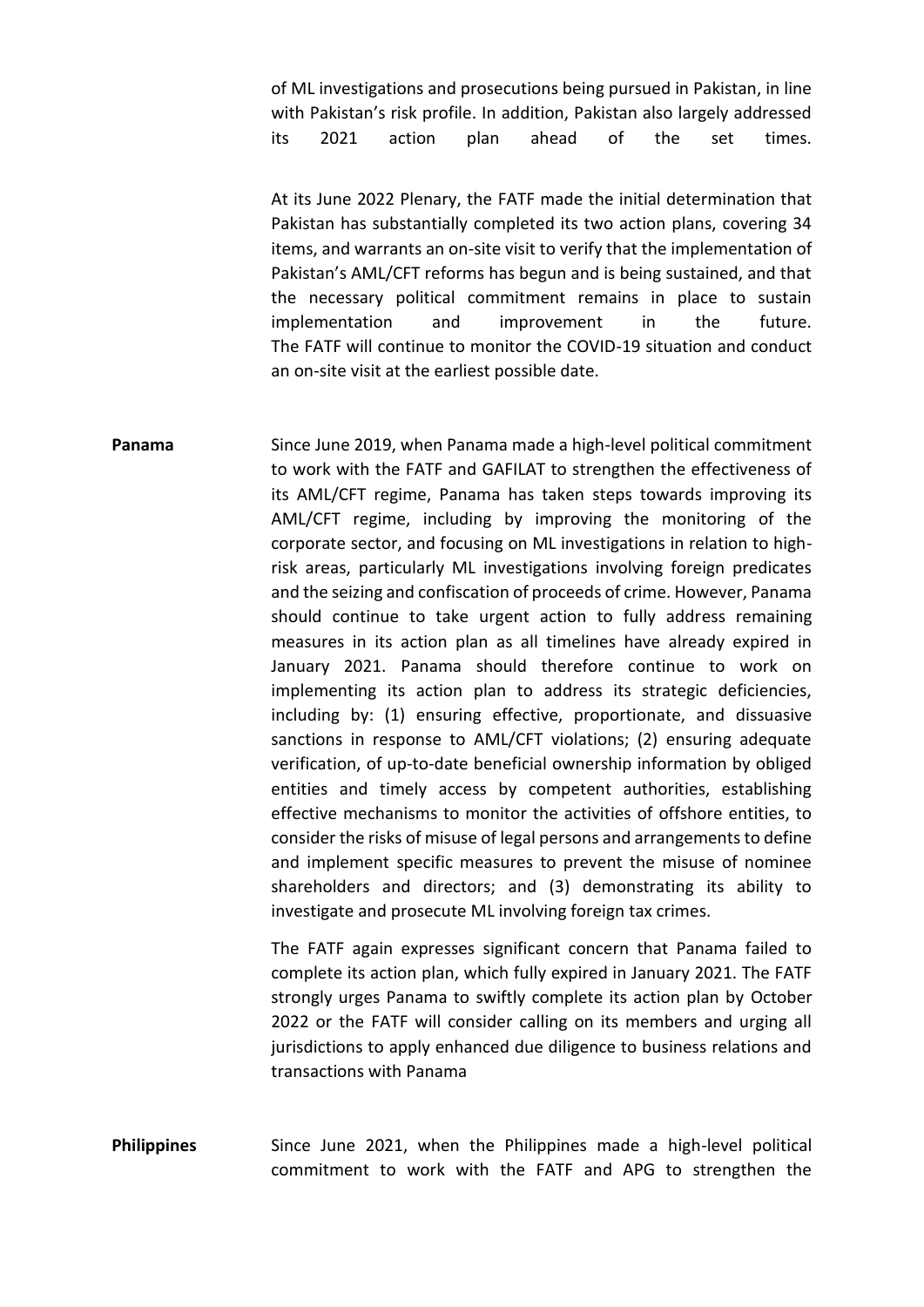effectiveness of its AML/CFT regime, the Philippines has taken steps towards improving its AML/CFT regime, including by implementing registration requirements and applying proportionate and dissuasive sanctions to unregistered and illegal remittance operators and increasing TF investigation and prosecution capacity.

The Philippines should continue to work on implementing its action plan to address its strategic deficiencies, including by: (1) demonstrating that effective risk-based supervision of DNFBPs is occurring; (2) demonstrating that supervisors are using AML/CFT controls to mitigate risks associated with casino junkets; (3) enhancing and streamlining LEA access to BO information and taking steps to ensure that BO information is accurate and up-to-date; (4) demonstrating an increase in the use of financial intelligence and an increase in ML investigations and prosecutions in line with risk; (5) demonstrating an increase in the identification, investigation and prosecution of TF cases; (6) demonstrating that appropriate measures are taken with respect to the NPO sector (including unregistered NPOs) without disrupting legitimate NPO activity; and (7) enhancing the effectiveness of the targeted financial sanctions framework for both TF and PF.

**Senegal** Since February 2021, when Senegal made a high-level political commitment to work with the FATF and GIABA to strengthen the effectiveness of its AML/CFT regime, Senegal has taken steps towards improving its AML/CFT regime, including by establishing and implementing a risk-based AML/CFT monitoring system, and continuing to enhance the FIU's resources to ensure effective operational analysis.

> Senegal should continue to work on implementing its action plan to address its strategic deficiencies, including by: (1) ensuring consistent understanding of ML/TF risks (in particular related to the DNFBP sector) across relevant authorities through training and outreach; (2) seeking MLA and other forms of international cooperation in line with its risk profile; (3) improving compliance by detecting AML/CFT violations and imposing effective, proportionate and dissuasive sanctions against noncompliant entities; (4) updating and maintaining comprehensive beneficial ownership information on legal persons and arrangements and strengthening the system of sanctions for violations of transparency obligations; (5) demonstrating that efforts aimed at strengthening detection mechanisms and reinforcing the capability to conduct ML/predicate offences investigations and prosecutions activities are sustained consistently in line with the Senegal's risk profile; (6) establishing comprehensive and standardised policies and procedures for identifying, tracing, seizing and confiscating proceeds and instrumentalities of crime in line with its risk profile; (7) strengthening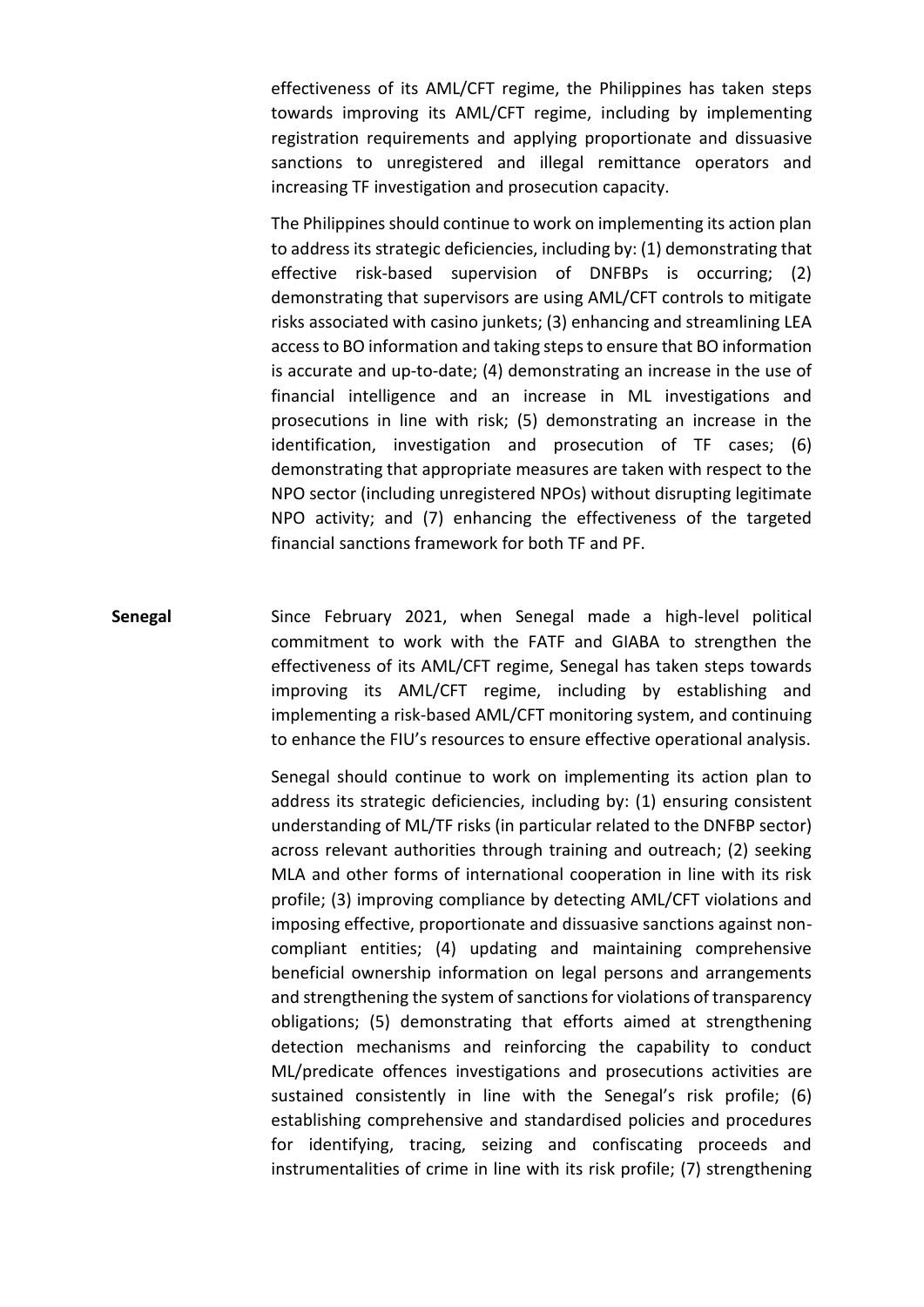the authorities understanding of TF risks and enhancing capacity and support for LEAs and prosecutorial authorities involved in TF in line with the 2019 TF National Strategy; and (8) implementing an effective TFS regime related to TF and PF as well as risk-based monitoring and supervision of NPOs.

**South Sudan** In June 2021, South Sudan made a high-level political commitment to work with the FATF to strengthen the effectiveness of its AML/CFT regime.

> South Sudan will work to implement its action plan, including by: (1) engaging with ESAAMLG for membership and committing to undergo a mutual evaluation by ESAAMLG; (2) conducting a comprehensive review of the AML/CFT Act (2012), with the support of international partners, including technical assistance, to comply with the FATF Standards; (3) becoming a party to and fully implementing the 1988 Vienna Convention, the 2000 Palermo Convention, and the 1999 Terrorist Financing Convention; (4) ensuring that competent authorities are suitably structured and capacitated to implement a risk-based approach to AML/CFT supervision for financial institutions; (5) developing a comprehensive legal framework to collect and verify the accuracy of beneficial ownership information for legal persons; (6) operationalising a fully functioning and independent FIU; (7) establishing and implementing the legal and institutional framework to implement targeted financial sanctions in compliance with United Nations Security Council Resolutions on terrorism and WMD proliferation financing; and (8) commencing implementation of targeted risk-based supervision/monitoring of NPOs at risk of TF abuse.

> The FATF notes South Sudan's limited progress across its action plan. The FATF encourages South Sudan to continue to demonstrate its strong political and institutional commitment to strengthen the effectiveness of its AML/CFT regime, particularly in supporting the lead AML/CFT agency in coordinating national AML/CFT efforts and seeking full ESAAMLG membership.

**Syria** Since February 2010, when Syria made a high-level political commitment to work with the FATF and MENAFATF to address its strategic AML/CFT deficiencies, Syria has made progress to improve its AML/CFT regime. In June 2014, the FATF determined that Syria had substantially addressed its action plan at a technical level, including by criminalising terrorist financing and establishing procedures for freezing terrorist assets. While the FATF determined that Syria has completed its agreed action plan,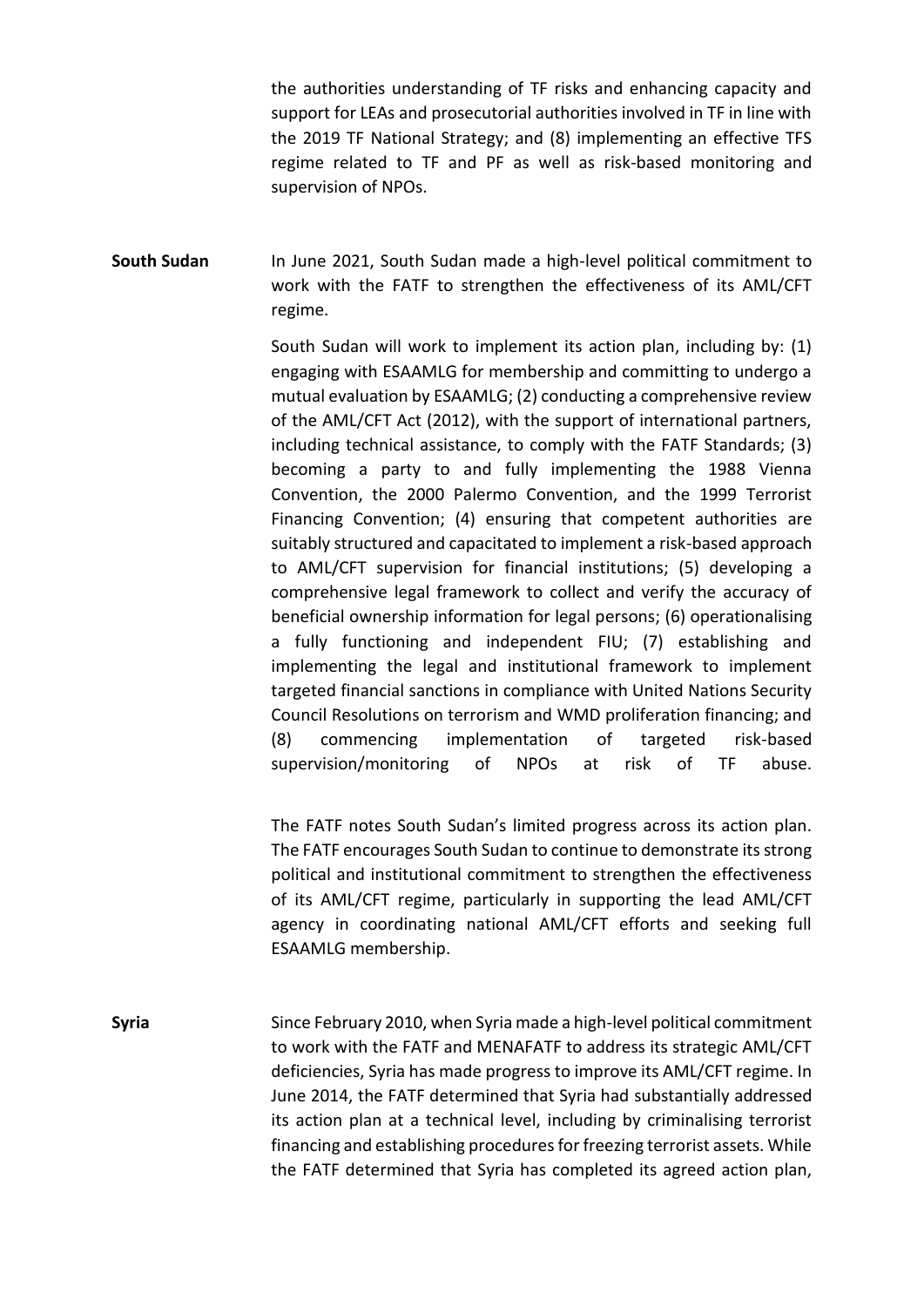due to the security situation, the FATF has been unable to conduct an on-site visit to confirm whether the process of implementing the required reforms and actions has begun and is being sustained. The FATF will continue to monitor the situation, and will conduct an on-site visit at the earliest possible date.

**Turkey** Since October 2021, when Türkiye made a high-level political commitment to work with the FATF to strengthen the effectiveness of its AML/CFT regime, Türkiye has taken steps towards improving its AML/CFT regime, including by increasing the human resources at the FIU to conduct analysis and conducting some outreach to the NPO sector about their risks and vulnerabilities to terrorist financing activity.

> Türkiye should continue to work on implementing its action plan to address its strategic deficiencies, including by: (1) dedicating more resources at the FIU to supervision of AML/CFT compliance by high-risk sectors and increasing on-site inspections overall; (2) applying dissuasive sanctions for AML/CFT breaches, in particular for unregistered money transfer services and exchange offices and in relation to the requirements of adequate, accurate, and up-to-date beneficial ownership information; (3) enhancing the use of financial intelligence to support ML investigations and increasing proactive disseminations by the FIU; (4) undertaking more complex money laundering investigations and prosecutions; (5) setting out clear responsibilities and measurable performance objectives and metrics for the authorities responsible for recovering criminal assets and pursuing terrorism financing cases and using statistics to update risk assessments and inform policy; (6) conducting more financial investigations in terrorism cases, prioritising TF investigations and prosecutions related to UN-designated groups and ensuring TF investigations are extended to identify financing and support networks; (7) concerning targeted financial sanctions under UNSCRs 1373 and 1267, pursuing outgoing requests and domestic designations related to UN-designated groups, in line with Türkiye's risk profile; (8) to fully implement a risk-based approach to supervision of non-profit organisations to prevent their abuse for terrorist financing, conducting outreach to a broad range of NPOs in the sector and engaging with their feedback, ensuring that sanctions applied are proportionate to any violations, and taking steps to ensure that supervision does not disrupt or discourage legitimate NPO activity, such as fundraising.

> The FATF continues to monitor Türkiye's oversight of the NPO sector. Türkiye is urged to demonstrate the implementation of the risk-based approach to supervision of NPOs in line with the FATF Standards.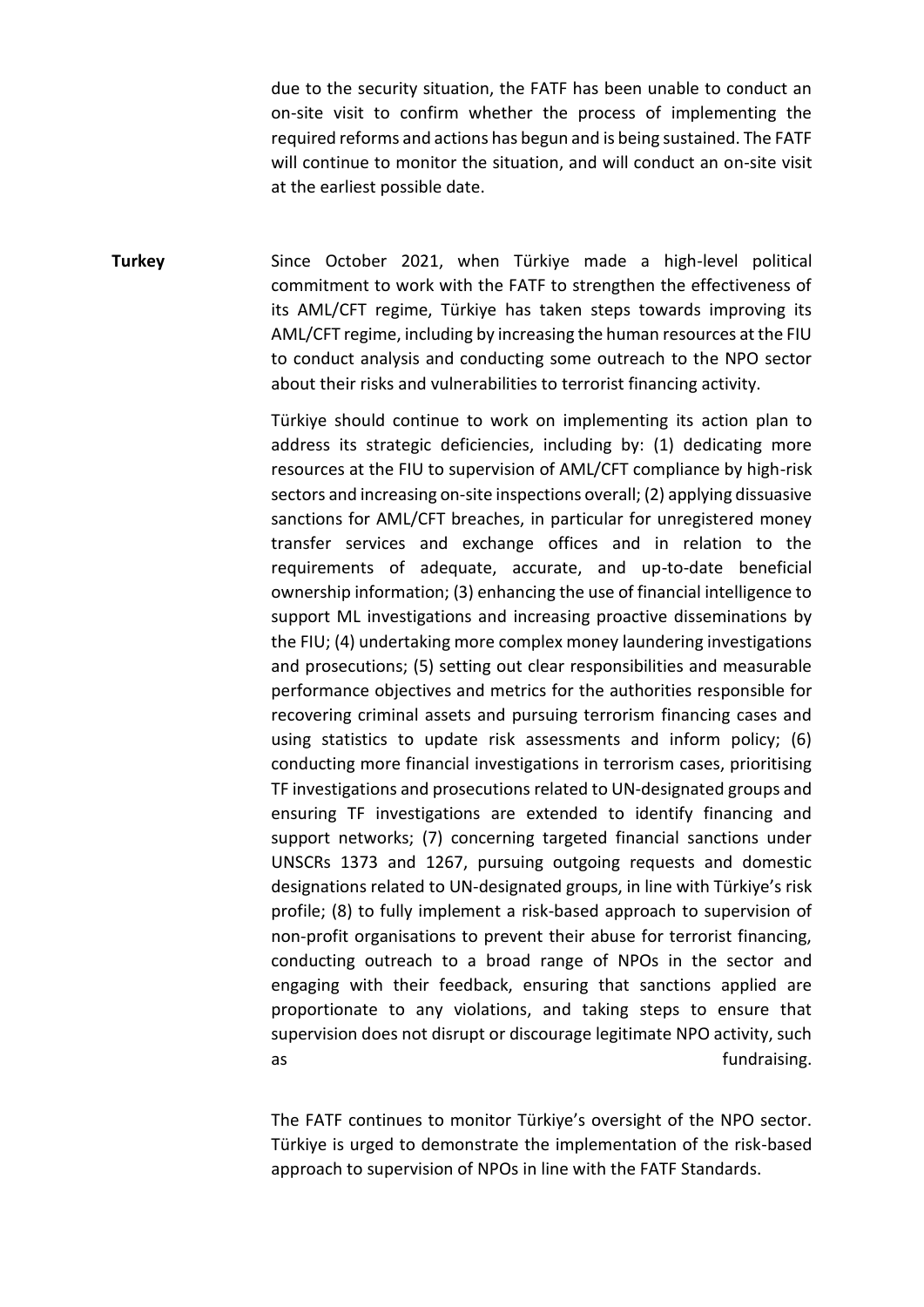**Uganda** Since February 2020, when Uganda made a high-level political commitment to work with the FATF and ESAAMLG to strengthen the effectiveness of its AML/CFT regime, Uganda demonstrated progress, including conducting TF investigations and prosecutions. Uganda should continue to work to implement its action plan to address its strategic deficiencies, including by: (1) seeking international cooperation in line with the country's risk profile; (2) developing and implementing riskbased supervision of FIs and DNFBPs; (3) ensuring that competent authorities have timely access to accurate basic and beneficial ownership information for legal entities; (4) demonstrating LEAs and judicial authorities apply the ML offence consistent with the identified risks; (5) establishing and implementing policies and procedures for identifying, tracing, seizing and confiscating proceeds and instrumentalities of crime; (6) addressing the technical deficiencies in the legal framework to implement PF-related targeted financial sanctions; and (7) implementing a risk-based approach for supervision of its NPO sector to prevent TF abuse.

> The FATF continues to monitor Uganda's oversight of the NPO sector. Uganda is strongly urged to align the Terrorist Financing Risk Assessment for NPOs with the FATF Standards. This is needed to apply the risk-based approach to supervision of NPOs in line with the FATF Standards to mitigate mitigate unintended consequences. The FATF urges the authorities to swiftly implement its action plan to address the above-mentioned strategic deficiencies as soon as possible as all deadlines have now expired.

**The United Arab Emirates (Statement from March 2022)** In February 2022, the United Arab Emirates (UAE) made a high-level political commitment to work with the FATF and MENAFATF to strengthen the effectiveness of its AML/CFT regime. Since the adoption of its MER in February 2020, the UAE has made significant progress across its MER's recommended actions to improve its system, including by finalising a TF Risk Assessment, creating an AML/CFT coordination committee, establishing an effective system to implement targeted financial sanctions without delay, and significantly improving its ability to confiscate criminal proceeds and engage in international cooperation. Additionally, the UAE addressed or largely addressed more than half of the key recommended actions from the MER.

> The UAE will work to implement its FATF action plan by: (1) demonstrating through case studies and statistics a sustained increase in outbound MLA requests to help facilitate investigation of TF, ML, and high-risk predicates; (2) identifying and maintaining a shared understanding of the ML/TF risks between the different DNFBP sectors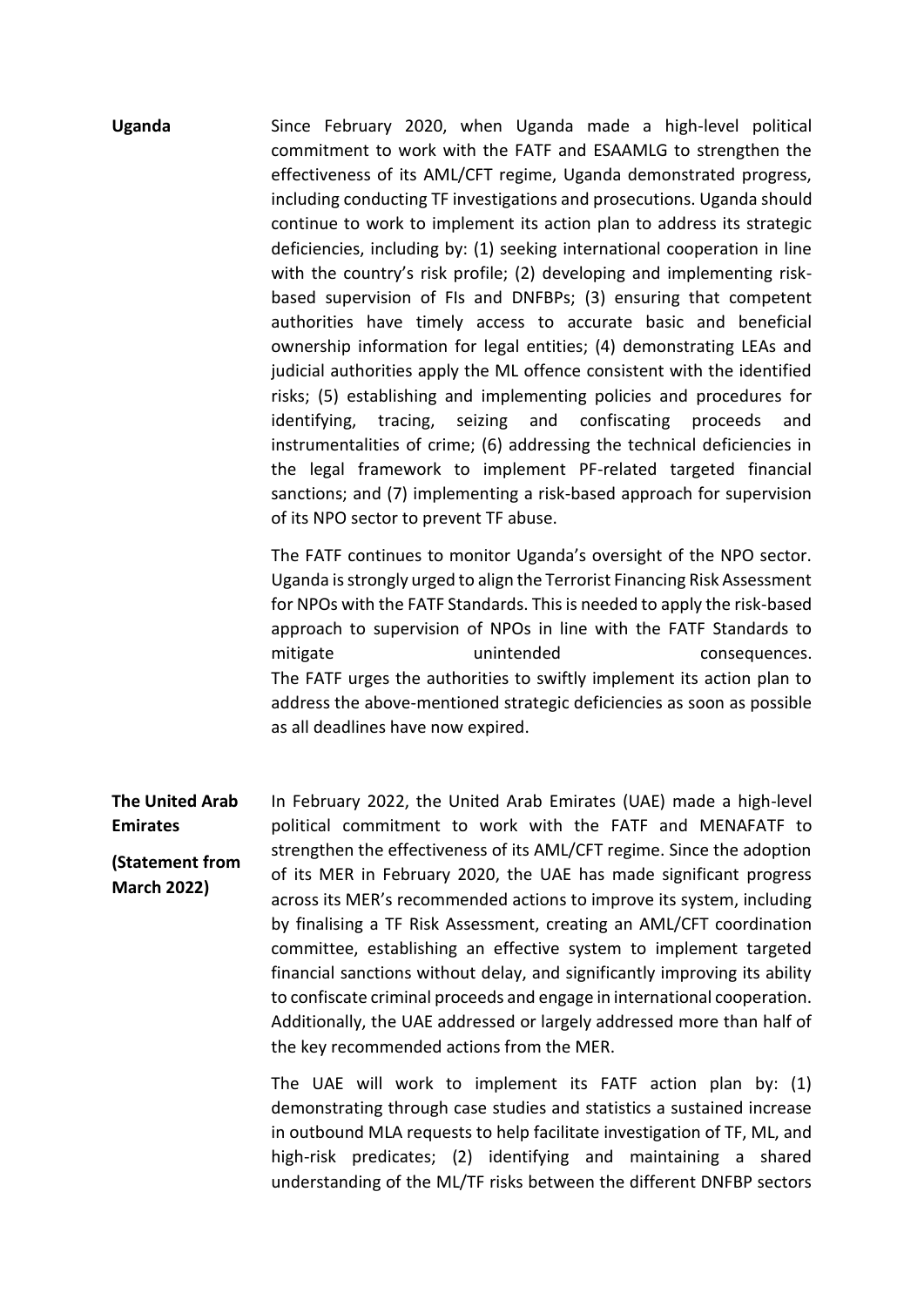and institutions; (3) showing an increase in the number and quality of STRs filed by FIs and DNFBPs; (4) achieving a more granular understanding of the risk of abuse of legal persons and, where applicable, legal arrangements, for ML/TF; (5) providing additional resources to the FIU to strengthen its analysis function and enhance the use of financial intelligence to pursue high-risk ML threats, such as proceeds of foreign predicate offenses, trade-based ML, and third-party laundering; (6) demonstrating a sustained increase in effective investigations and prosecutions of different types of ML cases consistent with UAE's risk profile; and (7) proactively identifying and combating sanctions evasion, including by using detailed TFS guidance in sustained awareness-raising with the private sector and demonstrating a better understanding of sanctions evasion among the private sector.

**Yemen** Since February 2010, when Yemen made a high-level political commitment to work with the FATF and MENAFATF to address its strategic AML/CFT deficiencies, Yemen has made progress to improve its AML/CFT regime.

> In June 2014, the FATF determined that that Yemen had substantially addressed its action plan at a technical level, including by: (1) adequately criminalising money laundering and terrorist financing; (2) establishing procedures to identify and freeze terrorist assets; (3) improving its customer due diligence and suspicious transaction reporting requirements; (4) issuing guidance; (5) developing the monitoring and supervisory capacity of the financial sector supervisory authorities and the financial intelligence unit; and (6) establishing a fully operational and effectively functioning financial intelligence unit. While the FATF determined that Yemen has completed its agreed action plan, due to the security situation, the FATF has been unable to conduct an on-site visit to confirm whether the process of implementing the required reforms and actions has begun and is being sustained.

> The FATF will continue to monitor the situation, and conduct an on-site visit at the earliest possible date.

Jurisdiction No Longer Subject to Increased Monitoring by the FATF:

**Malta** The FATF welcomes Malta's significant progress in improving its AML/CFT regime. Malta has strengthened the effectiveness of its AML/CFT regime to meet the commitments in its action plan regarding the strategic deficiencies that the FATF identified in June 2021 related to the detection of inaccurate company ownership information and sanctions on gatekeepers who fail to obtain accurate beneficial ownership information, as well as the pursuit of tax-based money